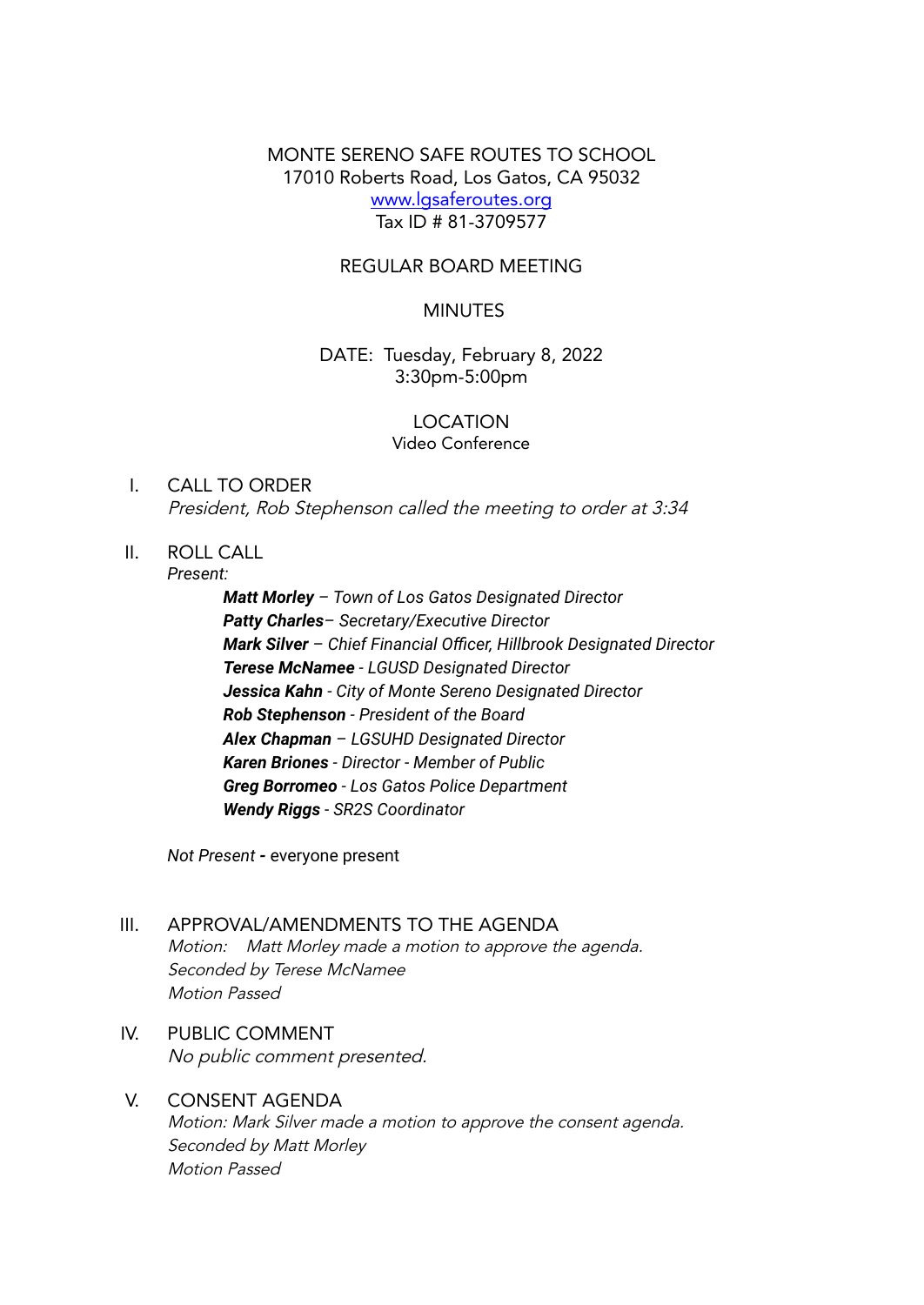a. Board Meeting Minutes - January 11, 2022 The January 11, 2022 Board meeting minutes are presented to the Board for approval and action. Regular meeting minutes January 11, 2022 approved

### VI. ACTION ITEMS

a. Expansion of Board (Bylaw review)- Rob Stephenson discussed the current specification in the bylaws Article 7.1 that "there be not less than <sup>5</sup> positions nor more than <sup>7</sup> positions" on the board. We would like to propose that we increase the total possibility of positions to <sup>9</sup> primarily in order to have more community representation on the board. Board members agreed that this would be <sup>a</sup> positive change to the bylaws as Safe Routes to School Grows. There was <sup>a</sup> discussion about the wording of the change in the bylaws.

A motion was made by Matt Morley to amend Section 7.1 of the bylaws from "The authorised number of Board of Directors shall consist of not less than five (5) positions nor more than seven (7) positions....." to "The Board of Directors shall consist of not less than Five (5) positions nor more than Nine (9) positions..." Motion was seconded by Terese McNamee. Vote was taken with all board members present and passed with a unanimous vote.

Rob also proposed that the board consider amending Section 15.2 of the Bylaws - Amendment by Directors - to remove Section 15.2 (a) requiring unanimous vote of all Directors to change the authorised number of Directors and (b) that 15.2 be amended only by the unanimous vote of all Directors. This removes the necessity of having 100% of all board members present to amend these items. Matt Morely also noted that we should amend section 15.2 to require approval of 3/4 of the directors to amend the bylaws when there is <sup>a</sup> quorum present.

A motion was made by Mark Silver to amend the Section 15.2 of the bylaws that currently states:

### Section 15.2 Amendment by Directors

Except as otherwise provided herein or by law, the Board may, after lawful notice to all Directors then in office, adopt, amend or repeal these Bylaws upon the approval of two-thirds (2/3) of the Directors, provided <sup>a</sup> quorum is present and subject to the following limitations: (a) The Board of Directors may not amend Bylaw provisions fixing the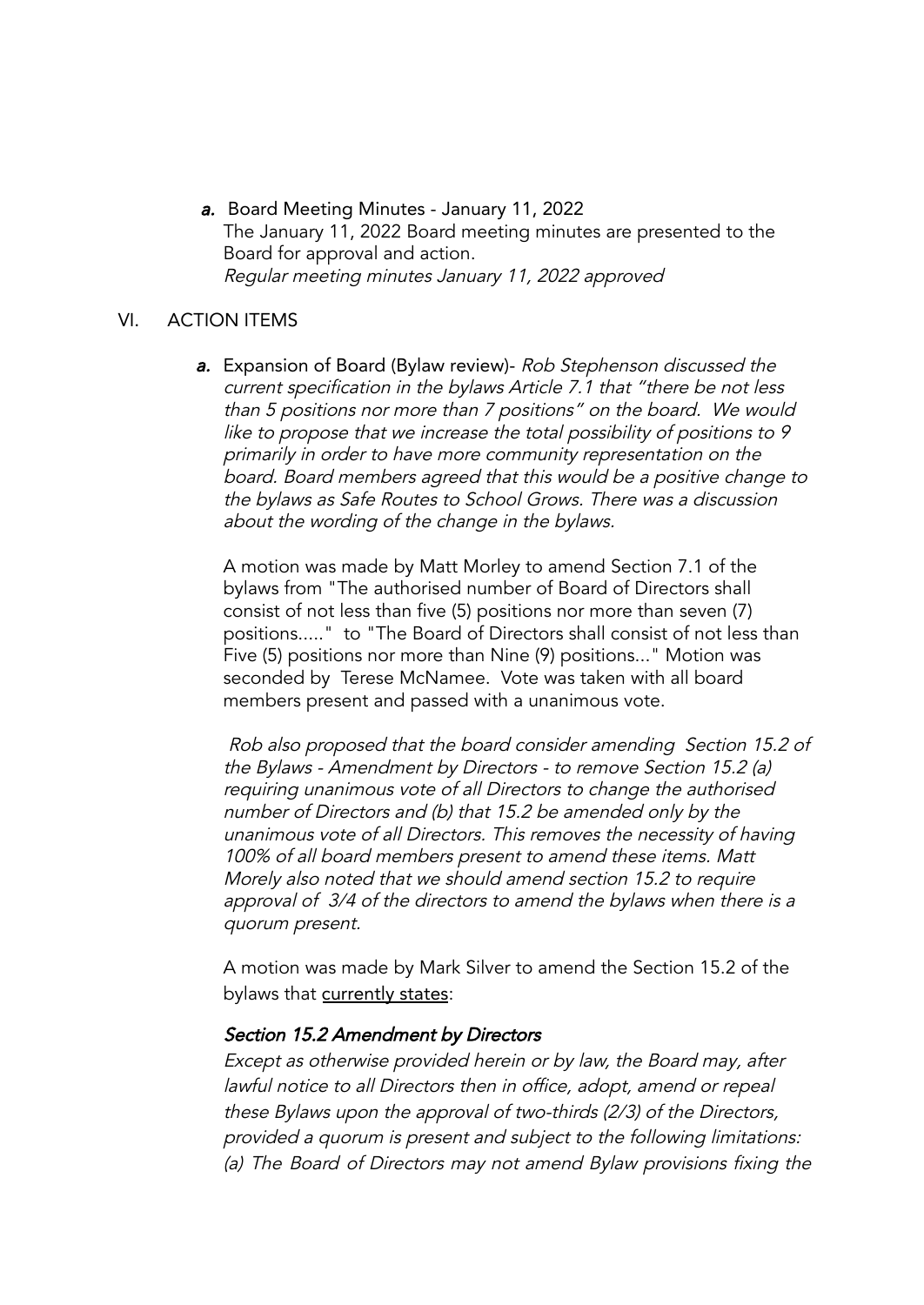authorised number of Directors or establishing procedures for the nomination or appointment of Directors other than by unanimous vote of all Directors.

(b) This Section may be amended only by the unanimous vote of all Directors.

# be amended to Section 15.2 Amendment by Directors

Except as otherwise provided herein or by law, the Board may, after lawful notice to all Directors then in office, adopt, amend or repeal these Bylaws upon the approval of three-quarters (3/4) of the Directors, provided <sup>a</sup> quorum is present. (Deleting subset (b))

This motion was seconded by Terese McNamee. A vote was taken with all Board Members present and it passed with a unanimous vote.

b. Bank Signature update - Patty Charles noted that we will be updating the signatures on the checking account to include Rob Stephenson. There was discussion on adding Wendy Riggs as <sup>a</sup> signatory on the account in order for Wendy to get <sup>a</sup> debit card. There was discussion to ensure that we maintained some controls around the transactions. The board discussed the current control process and agreed that Wendy Riggs could be added to the account as <sup>a</sup> signatory.

## c. Interim projects Update

Wendy Riggs reviewed Attachment 2 (SR2S Calendar and Tracking Sheet 21-22) noting the current programs and upcoming events. She reviewed <sup>a</sup> proposal from California Walks to prepare <sup>a</sup> walking map for Blossom Hill. The board discussed various programs and were very happy with the progress of the programs.

d. Budget Planning for 2022-23 - Wendy Riggs did a quick review of Attachment 3 (SR2S Acturals & Forecast 2021-2022) highlighting areas for discussion. Wendy presented her draft budget in Attachment <sup>4</sup> (BudgetOverviewDRAFTBudgets2022-2023-FY23PL) and it was discussed. <sup>A</sup> few items came up to consider, such as programs for LGHS etc. The Board has been asked to review the budget so we can get edits in time for approval at the annual meeting in May.

## VII. Reports

- a. Board of Directors
	- i. President Rob Stephenson noted that some MOUs still need to be paid and we would be following up on that.
	- ii. Chief Financial Officer no update
	- iii. Board of Directors no additional update